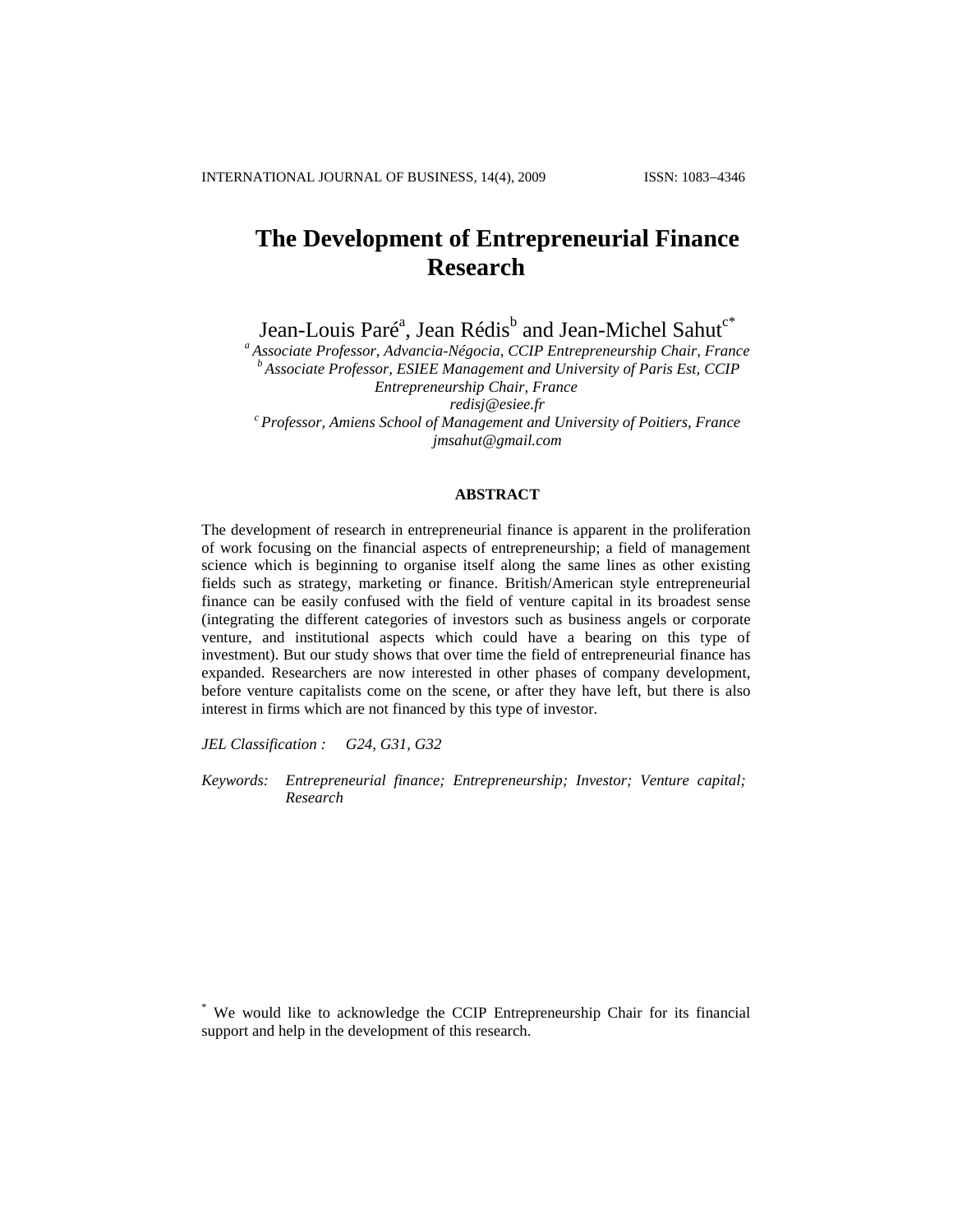## **I. INTRODUCTION**

The development of research in entrepreneurial finance is apparent in the proliferation of work focusing on the financial aspects of entrepreneurship; a field of management science which is beginning to organise itself along the same lines as other existing fields such as strategy, marketing or finance. This surge in interest is reflected not only by the increase in the number of research papers on entrepreneurial finance being published in the main financial journals but also by the appearance of scientific magazines, books and conferences dedicated to this field such as Venture Capital journal (1999), The Journal of Entrepreneurial Finance and Business Ventures (2000), or the annual conference of The Academy of Entrepreneurial Finances (1989).

According to Denis (2004), entrepreneurship had long been regarded by finance researchers as a separate field from corporate finance due to the presupposition that problems encountered in entrepreneurial finance are sufficiently different from those faced by listed companies as to limit the applicability of traditional financial theory. However, more recently, financiers have recognized that entrepreneurial situations are characterized by the two same fundamental problems which are at the root of financial theory: agency dilemmas and asymmetric information. Entrepreneurial finance differs from traditional corporate finance only in that the importance of these problems is greater, necessitating recourse to contractual solutions distinct from those put in place in larger, more established companies. Initially confined to the study of four main fields (alternative sources of capital, financial contracting issues, public policy issues, risk and return in private equity investments), entrepreneurial finance now explores a broader range of fields.

In order to better understand the importance of financial fact in entrepreneurship, it is advisable to first define entrepreneurship itself. Several authors such as Schildt *et al.* (2006) have defined entrepreneurship by its paradigms such as: business opportunity, the creation of an organization, value creation, innovation, and entrepreneurial risk. But whatever the paradigm selected, entrepreneurship and finance are inevitably dependant because entrepreneurial projects require resources. The acquisition of these resources depends on the capacity to finance them. This involves looking into the financial dimension of entrepreneurial projects.

Faced with the obvious links between entrepreneurship and finance, several questions arise. What is entrepreneurial finance exactly? What are the issues surrounding it? What research has been or is being carried out in this area?

To answer these questions, we will approach them from two different angles. Firstly we will try to specify the scope of entrepreneurial finance by identifying the issues surrounding them which have already featured in published research work. Then, we will attempt to structure the studies done in this field and suggest some lines of research.

## **II. HOW IS THE FIELD OF ENTREPRENEURIAL FINANCE DEFINED?**

How can one define the field of entrepreneurial finance? Several studies have attempted to present the different themes and topics, or to summarize results obtained in the field of entrepreneurial finance (or within the narrower area of venture capital). On initial analysis, examining these works closely can help identify the chosen lines of research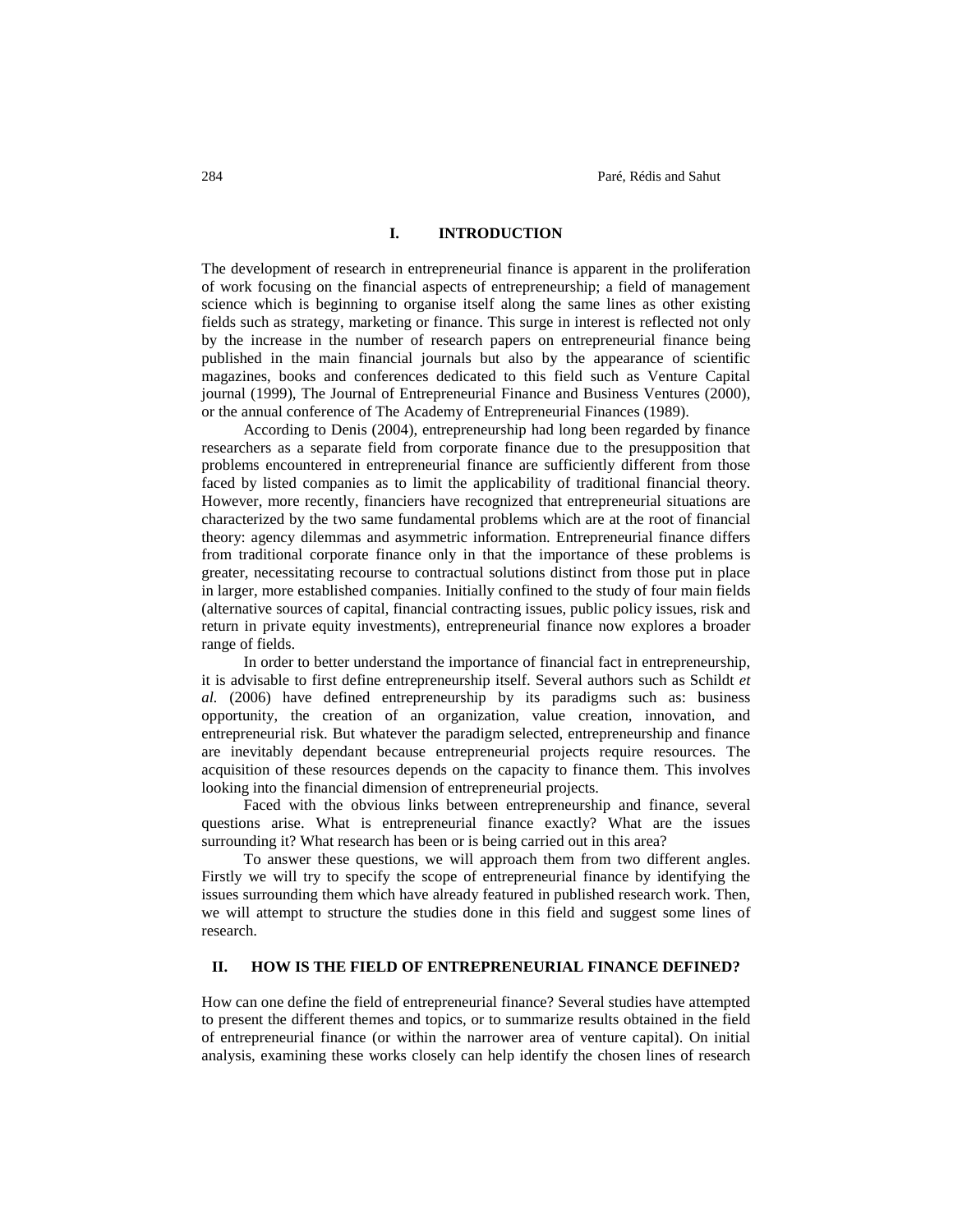and thus gain a greater understanding of the field of entrepreneurial finance. Three studies have been retained. They are studies by Brophy & Shulman (1992), Saint-Pierre and Mathieu (2003) and Denis (2004) which provide details of more recent developments.

Brophy & Shulman (1992) consider that venture capital is a field which provides the hub between finance and entrepreneurship. They identify several specific areas of research:

- the characteristics of investors in new ventures: the company creator and his team, informal investors (business angels), and formal investors (venture capital).
- the characteristics used by investors as selection criteria for new projects and the ex-post factors associated with the success or the failure of the new firms, whether concerning operational success or financing;
- the investment process, including the negotiations and the structuring of the deals, the appraisal of new ventures and monitoring participation;
- the issues involved with the exit of investors, including the sale of all or part of the firm, whether through strategic alliance, merger, divestment, organization of a LBO or by going public.

Saint-Pierre and Mathieu (2003) published a very detailed synopsis of the results of research relating to venture capital. They identified six themes:

- The role of venture capital in economic development, legal frameworks and investor sources.
- How the venture capital market works: financing decisions, measuring risk, contactual aspects.
- The comparison between firms financed by venture capital and those which were not (performance, sales, job creation, level of innovation, etc).
- The impact of the venture capital company on the company they financed.
- The impact and the rate of survival of the firms financed by VC after divestment by the venture capital company.
- New trends.

Denis (2004), in a summary focusing on entrepreneurial finance published in the Journal of Corporate Finances, chose the following themes:

- Contributors of capital, including venture capital, business angels and corporate venture.
- The problems surrounding financing contracts, including signaling and agency dilemmas.
- The influence of public policies, including the development of financial markets and fiscal policy.
- Returns on investment and risks involved when investing in new ventures.
- Other lines of research.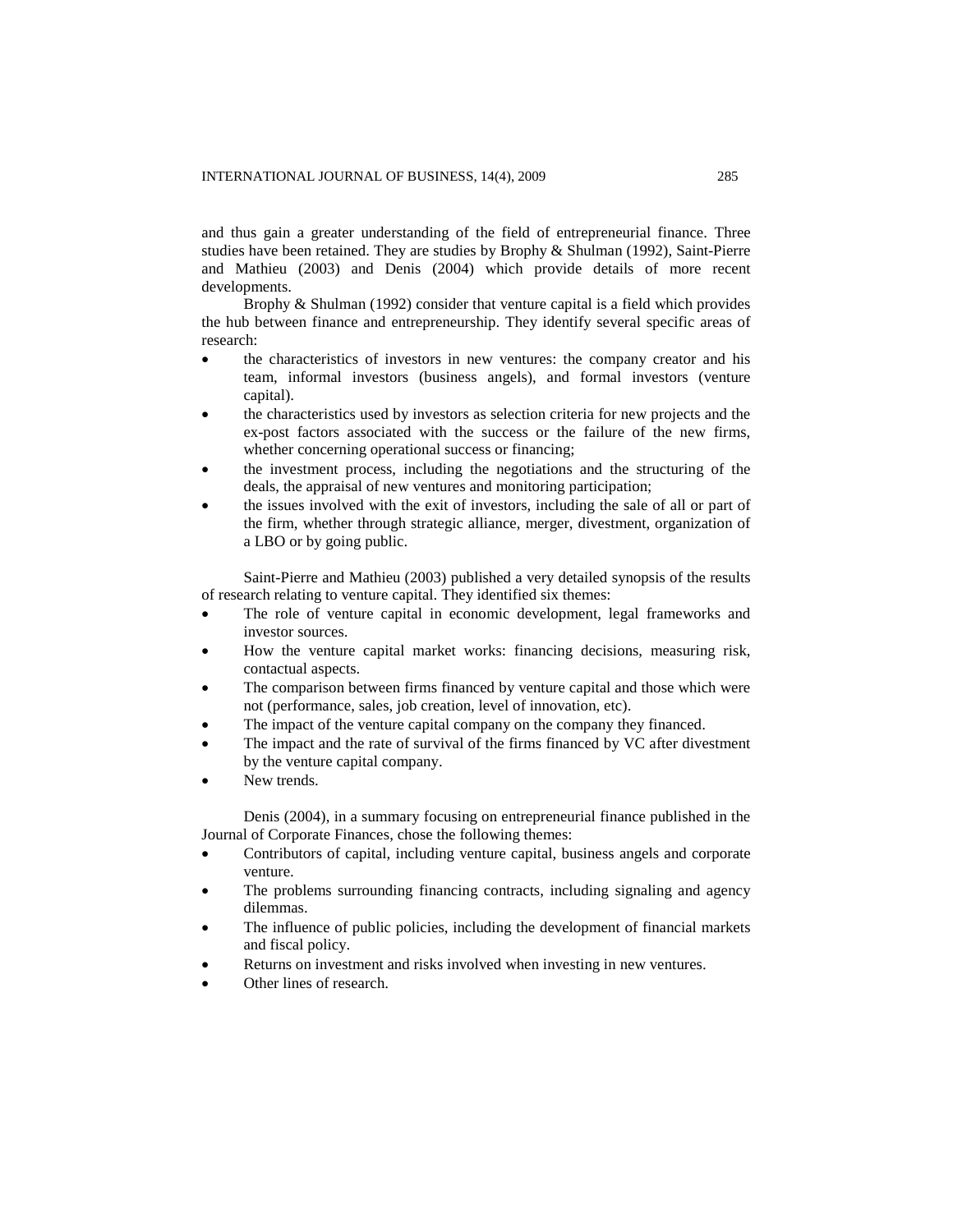|                                                 | Brophy & Shulman | Saint Pierre and<br>Mathieu (2003) | <b>Denis</b> (2004) | Authors' definition |
|-------------------------------------------------|------------------|------------------------------------|---------------------|---------------------|
| <b>GENERAL THEMES</b>                           |                  |                                    |                     |                     |
| Behavioural finance and SME                     |                  |                                    |                     | X                   |
| <b>SME</b> finance issues                       |                  |                                    |                     | X                   |
| Alternative source of capital                   | X                |                                    | X                   | X                   |
| <b>INVESTORS CHARACTERISTICS</b>                |                  |                                    |                     |                     |
| Business angels                                 | X                | X                                  | X                   | X                   |
| Venture Capital                                 | X                | X                                  | X                   | X                   |
| Other investors (LBO funds, public funds)       |                  | X                                  | X                   | X                   |
| <b>INVESTMENT</b>                               |                  |                                    |                     |                     |
| Investment criteria                             | X                | X                                  | X                   | X                   |
| Investment decision process                     | X                | X                                  | $\mathbf X$         | X                   |
| Business models and firm evaluation             | X                | X                                  | X                   | X                   |
| Financial contracting issues                    | X                | $\mathbf X$                        | X                   | X                   |
| <b>RELATIONSHIP VENTURE CAPITAL/FIRM</b>        |                  |                                    |                     |                     |
| Governance and control                          | X                | X                                  | X                   | X                   |
| Determinants of venture capital activity        | X                | X                                  | X                   | X                   |
| Impacts of venture capital activity             | X                | X                                  | X                   | X                   |
| <b>EXIT STRATEGIES</b>                          |                  |                                    |                     |                     |
| IPO, MBO, LBO                                   | X                | X                                  | X                   | X                   |
| <b>RISK AND RETURN</b>                          |                  |                                    |                     |                     |
| Performance of firms financed by private equity | X                | X                                  | X                   | X                   |
| Performance of private equity                   | X                | X                                  | X                   | X                   |
| Success/failure criteria                        | X                | X                                  |                     | X                   |
| <b>OTHER THEMES</b>                             |                  |                                    |                     |                     |
| Influence of technology                         |                  | X                                  |                     | X                   |
| Public policy incentives and issues             | X                | X                                  | X                   | X                   |
| Rule of stock markets                           |                  | X                                  | X                   | X                   |
| Start-up business development                   |                  |                                    |                     | X                   |

**Table 1** Main themes in the field of entrepreneurial finance

*Source : summary carried out by the authors.*

As a starting point, we used the three contributions above; studies which have been published since, and themes chosen by the Academy of Entrepreneurial Finance for its annual conference (http://www.aoef.org/). In the table below we have summed up the different themes encompassed by the field of entrepreneurial finance.

This summary requires two comments. Firstly, British/American style entrepreneurial finance can be easily confused with the field of venture capital in its broadest sense (integrating the different categories of investors such as business angels or corporate venture, and institutional aspects which could have a bearing on this type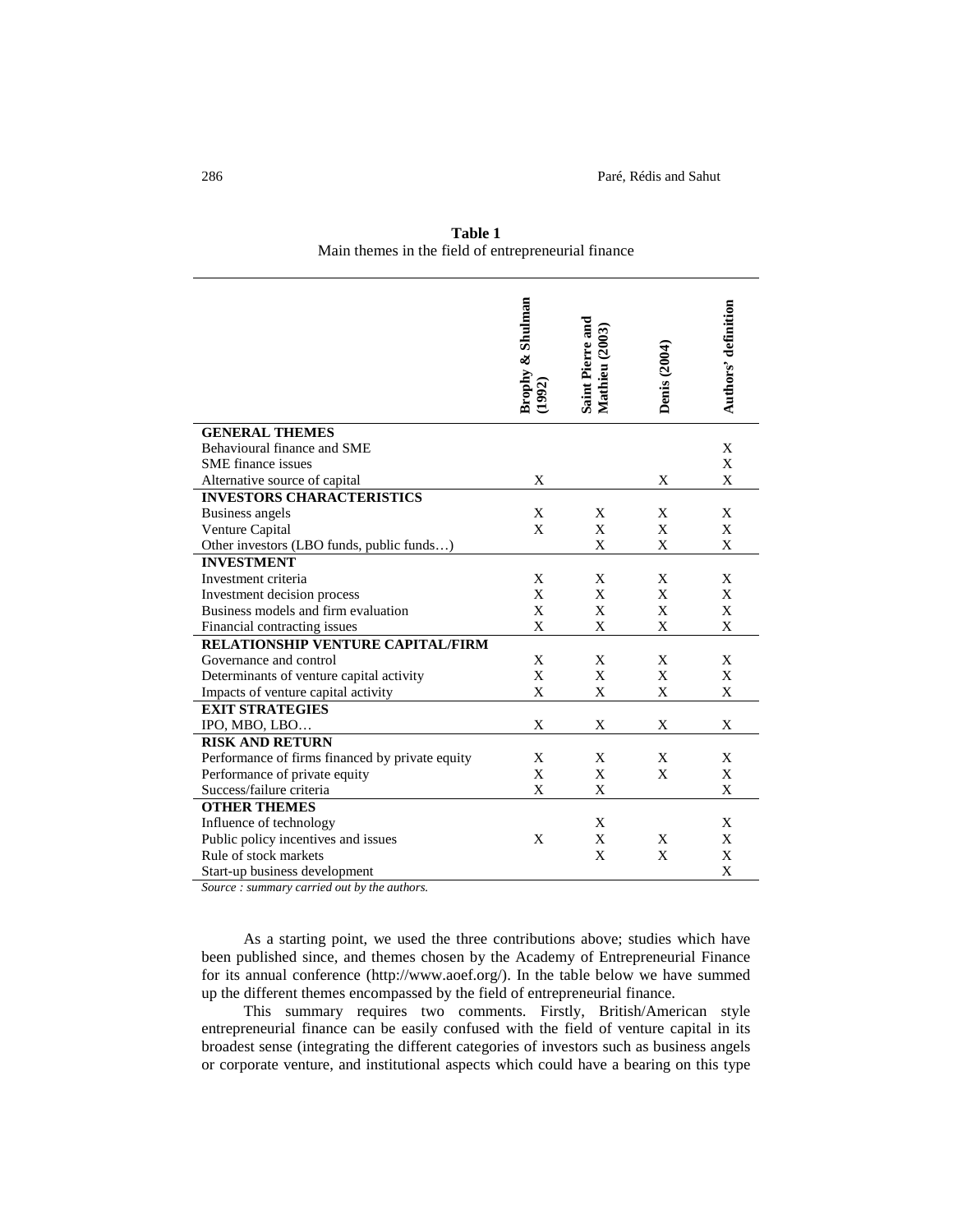of investment). Secondly, one can notice that over time the field of entrepreneurial finance has expanded. Researchers are now interested in other phases of company development, before venture capitalists come on the scene, or after they have left, but there is also interest in firms which are not financed by this type of investor.

## **III. OBSERVATIONS AND LINES OF RESEARCH**

In this section, by defining the field of entrepreneurial finance we will suggest a framework for organizing the work done in this research area. Then, we will suggest new lines of research.

## **A. Structuring the Work Done in the Field of Entrepreneurial Finance: A Double Tropism**

Firstly, we proceeded with an analysis of the distribution of work on entrepreneurial finance according to the main themes, which enabled us to highlight a double orientation in this field of research.

Our analysis of the distribution of academic works relating to the main themes of entrepreneurial finance used as a starting point the bibliographical databases from SSRN.com (listing mainly unpublished articles and writings) and EBSCO (primarily articles published in academic peer review journals). The themes retained were the following: small business finance, SME finance, private companies finance, start-ups, entrepreneurial finance, corporate venture, venture capital, private equity, IPO, and Business Angels (Table 2).

| Keyword                                                      | Abstract<br>All journals | Abstract<br>Scientific journals | <b>Titles</b><br>Scientific journals |
|--------------------------------------------------------------|--------------------------|---------------------------------|--------------------------------------|
| Small business finance                                       | 86                       | 35                              | 21                                   |
| <b>SME</b> finance                                           | 5                        | 4                               | $\overline{4}$                       |
| Private companies finance                                    | 0                        | $\theta$                        | $\theta$                             |
| Start-ups                                                    | 10916                    | 1 5 6 9                         | 375                                  |
| Entrepreneurial finances                                     | 33                       | 13                              | 9                                    |
| Corporate Venture                                            | 238                      | 89                              | 48                                   |
| Capital venture                                              | 14 0 53                  | 1 2 8 6                         | 557                                  |
| Private equity                                               | 19873                    | 771                             | 263                                  |
| <b>IPO</b>                                                   | 9586                     | 1 0 8 6                         | 564                                  |
| <b>Business Angels</b><br>$T^*$<br>$\mathbf{r}$ $\mathbf{r}$ | 188<br>20.1<br>$\cdots$  | 61<br>0.000<br>$\mathbf{r}$     | 54                                   |

**Table 2** Cartography of research in entrepreneurial finance

*Source: extraction from Ebsco Database on May 29th, 2008 carried out by the authors.*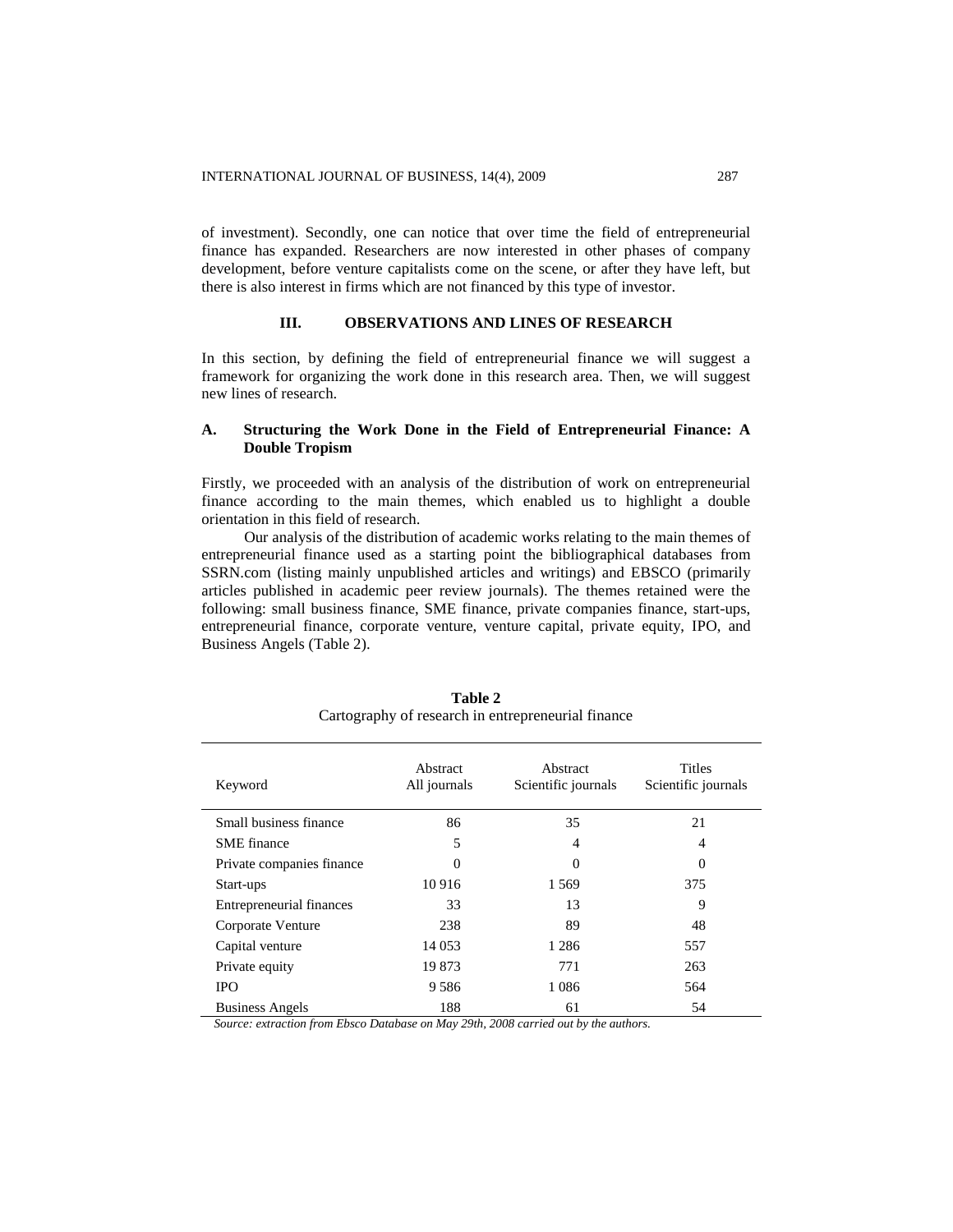#### 288 Paré, Rédis and Sahut

It appears from this analysis of published works that research in entrepreneurial finance shows a double orientation. The first orientation is a focusing of works on venture capital financing. Indeed, the results show a strong concentration of research work on venture capital. This is despite the fact that figures from the Global Entrepreneurship Monitor (GEM 2007 Report) measuring the entrepreneurial phenomenon worldwide, show that overall financing by venture capital only represents \$21.2 billion invested in 2514 firms, compared to \$1078 billion of informal investment in millions of newly created companies.

It becomes clear that there is a significant gap between the preoccupations of researchers and realities on the ground, characterized by the prevalence of 'ordinary' companies, for which a more informal financing prevails. Moreover, the bulk of research in entrepreneurial finance looked at American firms and American investors. However, venture capital is also well developed in many other countries.

The second orientation refers to a concentration of works on the later stages of the entrepreneurial adventure. An examination of the literature shows that researchers show greater interest in the later stages of the development of new ventures. The results of the extraction of EBSCO data testify to the number of works devoted in particular to venture capital financing and to the comparative performance of new ventures which have depended on this type of financing as opposed to those which have not. Many studies have been devoted to issues surrounding new ventures which go public. Comparatively little work has been devoted to financing early stages of the entrepreneurial adventure (what financial contribution do entrepreneurs need to launch their projects? Does it depend on their age, training, professional experience? Does it depend on the type of project?). The lack of work devoted to Business Angels is also regretted (Denis, 2004).

#### **B. Future Lines of Research**

This analysis of research in entrepreneurial finance highlights several lines of research which deserve to be developed further given their contribution to the understanding of the entrepreneurial phenomena.

## **1. Financing needs of new firms**

Saint Pierre and Mathieu (2003) remark on a lack of knowledge about new firms' financing requirements, according to the type of business, the degree of risk, the stage of development, the financing alternatives, the development potential (export, expansion, innovation), etc. These lines of research could be linked to other researches on the merger of personal and professional assets, belonging to company creators, and CEO entrenchment.

## **2. Sources of alternative financing**

Denis (2004) estimates that up until now the bulk of research in entrepreneurial finance related to companies financed by venture capital. Studies on the role of sources of alternative financing, such as Business Angels, corporate venture or from individual operators (such as the business incubators) would make it possible to improve our overall knowledge of the funding of new ventures. This research will allow us to look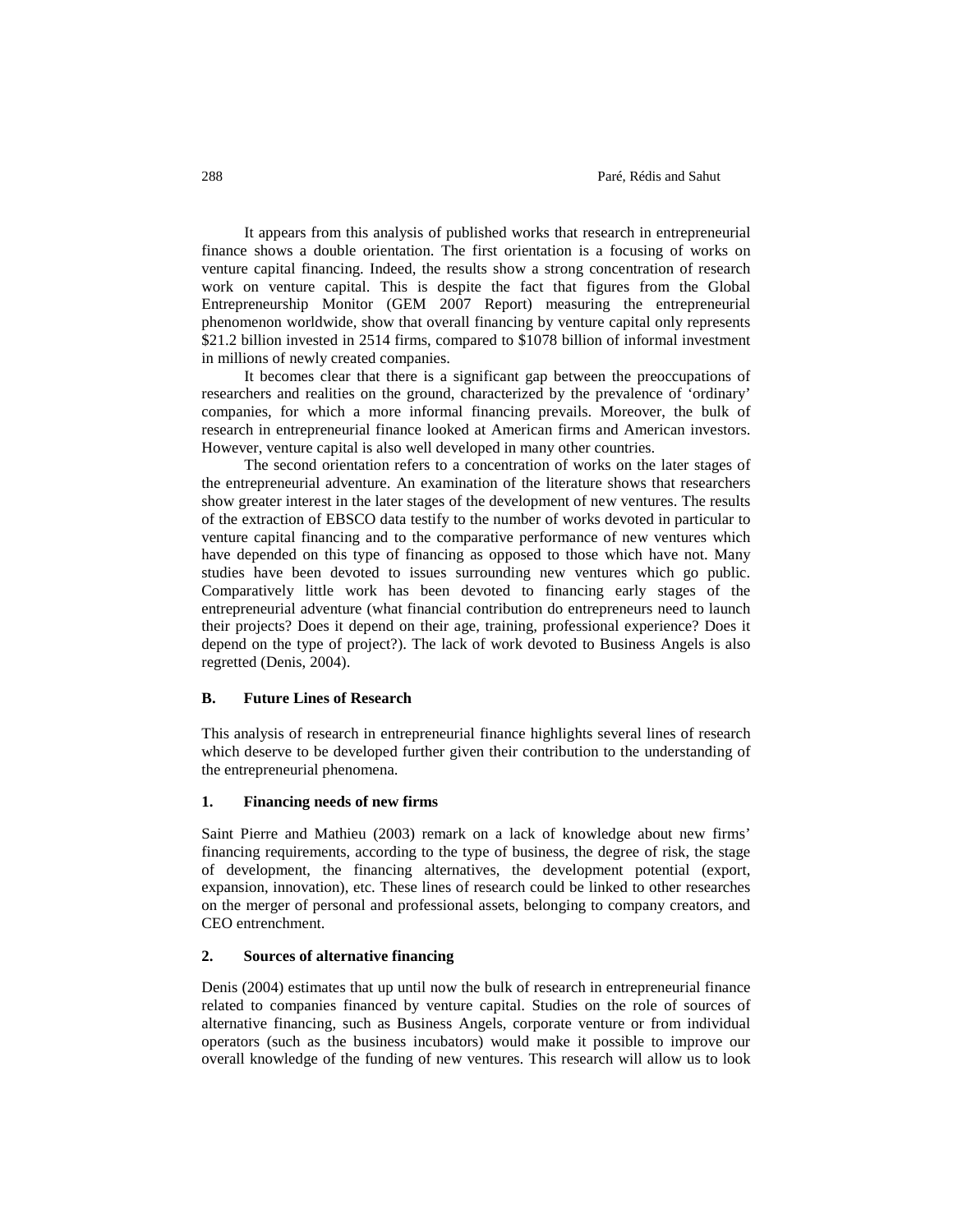into the optimal balance between the sources of funding for early stage companies and to better understand how corporate venture or business incubators can be integrated in this balance.

#### **3. Contracts between creator(s) and financier(s)**

Although many studies have already been devoted to it, the question of the optimal contract between creator(s) and financier(s) (in particular venture capital) still needs to be looked into more deeply. Information asymmetries which can occur between the different parties could cause conflicts of interests (Denis, 2004). This issue encompasses the nature of contracts, restrictive clauses, the costs of financing, monitoring the investment, etc. (Rassoul, 2006).

#### **4. The role of the legal and institutional environment**

The role of legal and institutional environments deserves to be looked into more closely, in particular the establishing of optimal financing contracts (Denis, 2004), but also the intervention of the State in high-risk firms despite their strong potential (innovation, start up,…), or about the existence of a stock market for SMEs with strong growth (Saint-Pierre and Mathieu, 2003).

### **5. Innovating firms**

Another line of research is to make an in-depth analysis of the characteristics of innovation projects and firms with a high level of intangible assets: their development phases, risk, contract, rate of success, etc. (Saint-Pierre and Mathieu, 2003).

At the end of this presentation, several conclusions can be drawn. Entrepreneurial finance is developing as a field of research with two main focuses. For researchers in entrepreneurship, it means taking the financial element more into account as it is indissociable from entrepreneurial fact. For financiers', the specific requirements of entrepreneurial situations have been better recognized and an increasing amount of work is being dedicated to this area. However, the analysis of studies on entrepreneurial finance reveals a double tropism or orientation: on the one hand, a focusing of publications on topics related to financing by venture capital, on the other hand a concentration of works on the early stages of the entrepreneurial adventure (entrance of investors, IPO). However, this type of questioning only concerns a very small portion of new ventures. The new lines of research which we suggested would enable a better understanding of the indissociable links between finance and entrepreneurship.

This issue aims to explore these lines of research in entrepreneurial finance. It includes the four following contributions:

- "The Impact of Business Model Characteristics on IT Firms' Performance" (Rédis, 2009)
- "International Comparison of Entrepreneurial Sub-Cultures within Cultures: Effect of Territory on Entrepreneurial Strategies for Fundraising" (Rantanen anf Bernasconi, 2009)
- "Active Financial Intermediation and Market Efficiency: The Case of Fast-Growing Firms Financed by Venture Capitalists" (Lantz and Sahut, 2009)